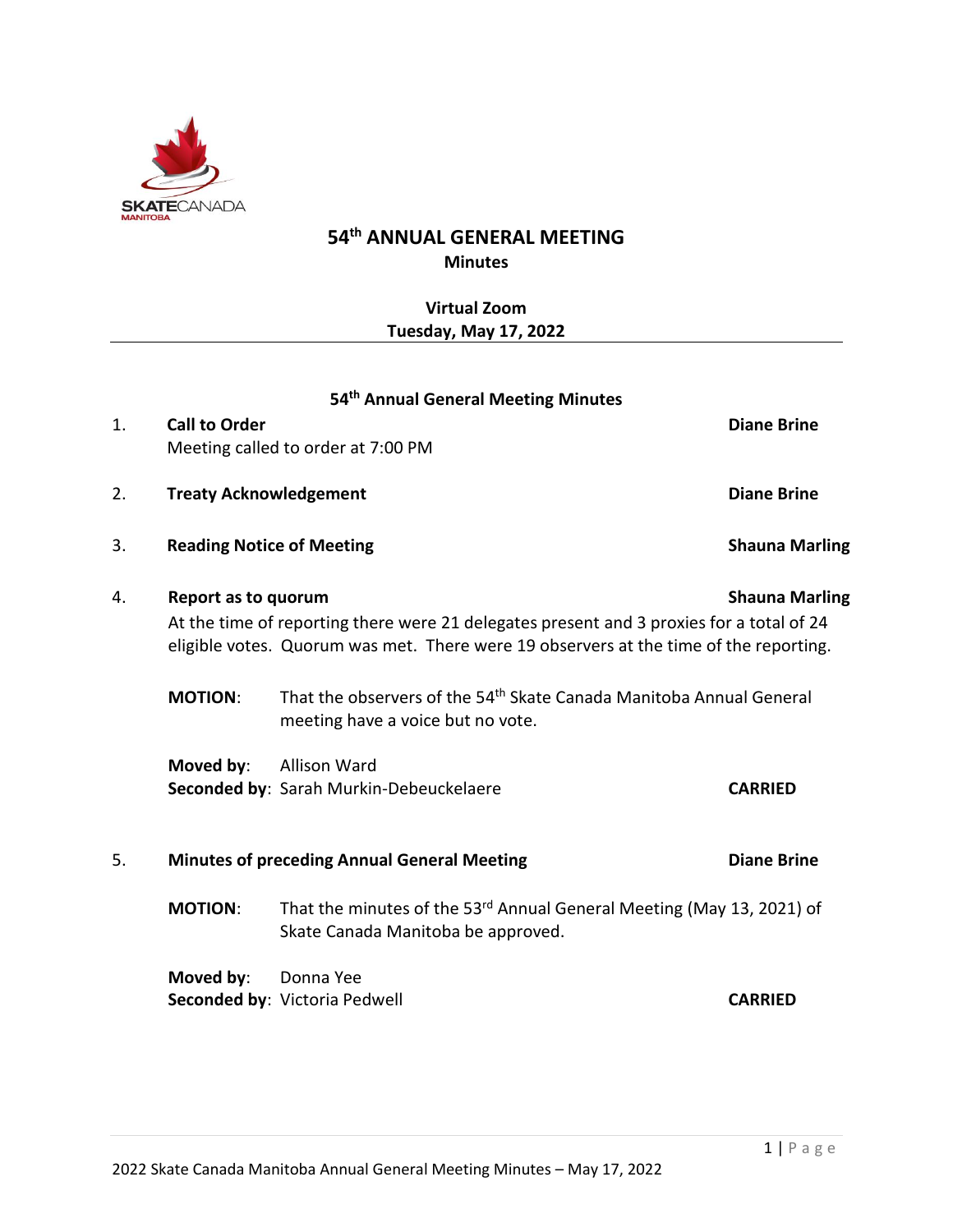| 6.                                                                                                                                                                                                                                      |                                                                                                                                                       | Motion to amend the Agenda as necessary                                                                                                                                                                                      | <b>Diane Brine</b>    |  |  |
|-----------------------------------------------------------------------------------------------------------------------------------------------------------------------------------------------------------------------------------------|-------------------------------------------------------------------------------------------------------------------------------------------------------|------------------------------------------------------------------------------------------------------------------------------------------------------------------------------------------------------------------------------|-----------------------|--|--|
|                                                                                                                                                                                                                                         | <b>MOTION:</b>                                                                                                                                        | That the Chairperson be authorized to change the Agenda from that<br>which was printed if necessary.                                                                                                                         |                       |  |  |
|                                                                                                                                                                                                                                         | Moved by:                                                                                                                                             | Kristjana Kosheluk                                                                                                                                                                                                           |                       |  |  |
|                                                                                                                                                                                                                                         |                                                                                                                                                       | Seconded by: Clarise Boychuk                                                                                                                                                                                                 | <b>CARRIED</b>        |  |  |
| 7.                                                                                                                                                                                                                                      |                                                                                                                                                       | <b>Confirmation of Actions taken by the Board</b>                                                                                                                                                                            | <b>Diane Brine</b>    |  |  |
|                                                                                                                                                                                                                                         | <b>MOTION:</b>                                                                                                                                        | That the Confirmation of Actions taken by the Board of Directors for<br>2021-22 be accepted.                                                                                                                                 |                       |  |  |
|                                                                                                                                                                                                                                         | Moved by:                                                                                                                                             | Jacqueline Enns                                                                                                                                                                                                              |                       |  |  |
|                                                                                                                                                                                                                                         |                                                                                                                                                       | Seconded by: Kristjana Kosheluk                                                                                                                                                                                              | <b>CARRIED</b>        |  |  |
| 8.                                                                                                                                                                                                                                      | <b>Skate Canada's Message</b>                                                                                                                         |                                                                                                                                                                                                                              | <b>Shauna Marling</b> |  |  |
|                                                                                                                                                                                                                                         | See Appendix B                                                                                                                                        |                                                                                                                                                                                                                              |                       |  |  |
| 9.                                                                                                                                                                                                                                      | See Appendix C                                                                                                                                        | Skate Canada Manitoba's Chairperson's Address                                                                                                                                                                                | <b>Diane Brine</b>    |  |  |
| 10.                                                                                                                                                                                                                                     |                                                                                                                                                       | Reports (as presented in the Annual Report Book)                                                                                                                                                                             | <b>Diane Brine</b>    |  |  |
|                                                                                                                                                                                                                                         |                                                                                                                                                       | Shauna spoke on the upcoming Skate Canada Ice Summit and National AGM and                                                                                                                                                    |                       |  |  |
|                                                                                                                                                                                                                                         |                                                                                                                                                       | provided details on how to declare your vote (clubs/schools and coaches) and register.                                                                                                                                       |                       |  |  |
| There are three persons attending the Skate Canada AGM who are available to carry a<br>Club/School vote, Diane Brine, Stan Yee and Amber Lotz. Please contact if you wish to<br>delegate them as a representative for your club/school. |                                                                                                                                                       |                                                                                                                                                                                                                              |                       |  |  |
|                                                                                                                                                                                                                                         | Rosalyn added to her report that SCMB is offering two Provincial Coach Courses this<br>June (Pairs and Synchro) and that registration ends this week. |                                                                                                                                                                                                                              |                       |  |  |
|                                                                                                                                                                                                                                         |                                                                                                                                                       | Amber Lotz for JET; this season held lots of assignments for officials and the welcoming<br>of many new officials and promotions of current officials. Participation in many in<br>person, remote and virtual opportunities. |                       |  |  |
|                                                                                                                                                                                                                                         |                                                                                                                                                       | Diane Brine added for Games Committee that the Canada Winter Games applications for<br>coaches, manager and athletes are now available online.                                                                               |                       |  |  |
|                                                                                                                                                                                                                                         |                                                                                                                                                       | Kristjana Kosheluk for Membership Committee thanked the two outgoing Regional<br>Directors, Angela Bakos and Angie Henderson, for their volunteerism and contributions.                                                      |                       |  |  |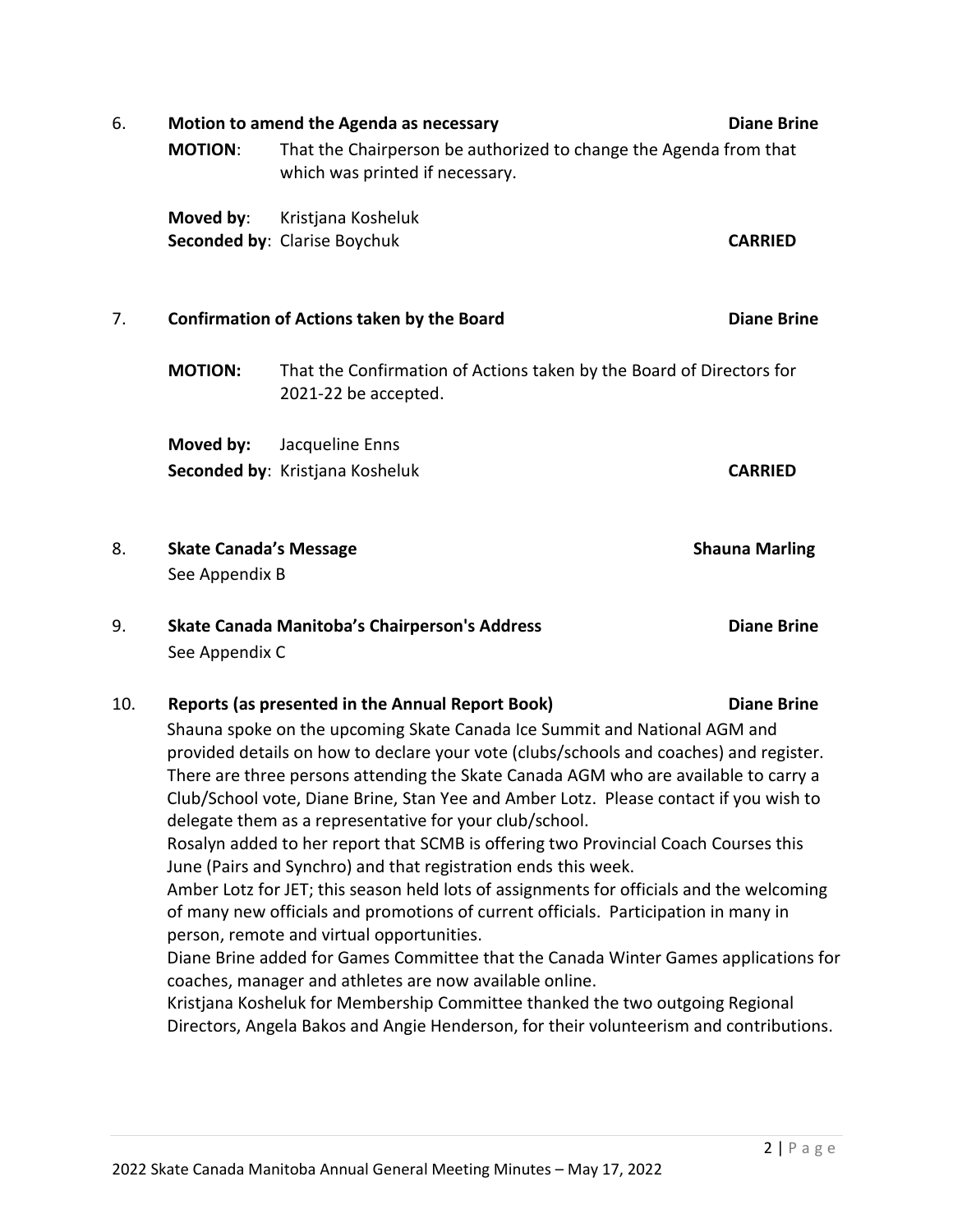**MOTION**: To approve the reports as presented

**Moved by**: Allison Ward **Seconded by**: Victoria Pedwell **CARRIED CARRIED** 

#### 11. **Finance Report Amber Lotz**

Presented the upcoming 2022-23 Operating Budget, reviewed the unaudited 2021-22 financial statements.

**MOTION**: To accept the unaudited financial statements for 2021-22 as presented

**Moved by:** Brenda Sokoloski **Seconded by:** Donna Yee **CARRIED**

12. **Awarding of Championships and the next Annual General Meeting Clarise Boychuk**

Presentation of new competitions calendar. A few questions received; Will Pre-Juvenile be included this season? Pre-Juvenile will not be included this season. Question; Will there be an evaluation of the successes and challenges of theses changes, and how will we know if the adjustments are working? There will be a review done and key stakeholders feedback sought. We know that there will be adjustments done to the calendar for next season.

### 13**. Strategic Plan and Governance Review Update Diane Brine**

Slide 1: Our first priority, Grow the Membership has been difficult to move forward due to the impact of COVID. The lack of in-person events has made it difficult to move forward with many of the initiatives in this area. We have held virtual clinics when possible and have trained new CanSkate Coaches and Star 1-4 officials, Senior officials and Star 5 – Gold assessors. We hope to be able to train Base Technical officials and continue the develop our coaches and judges. We continue to work on the tools that we have to support our clubs. The Membership committee has been working hard to continue to develop this area.

In the area of meaningful competition, Skate Canada Manitoba has changed our competition schedule to align with Skate Canada's schedule and to develop a guide for skaters to have meaningful performance opportunities. Thank you to the committees for their work in these areas.

Slide 2: Skate Canada Manitoba's executive has engaged Sport Law in a governance review. Still in the early stages, our review will look at the following areas.

#### $3 | P \text{ age}$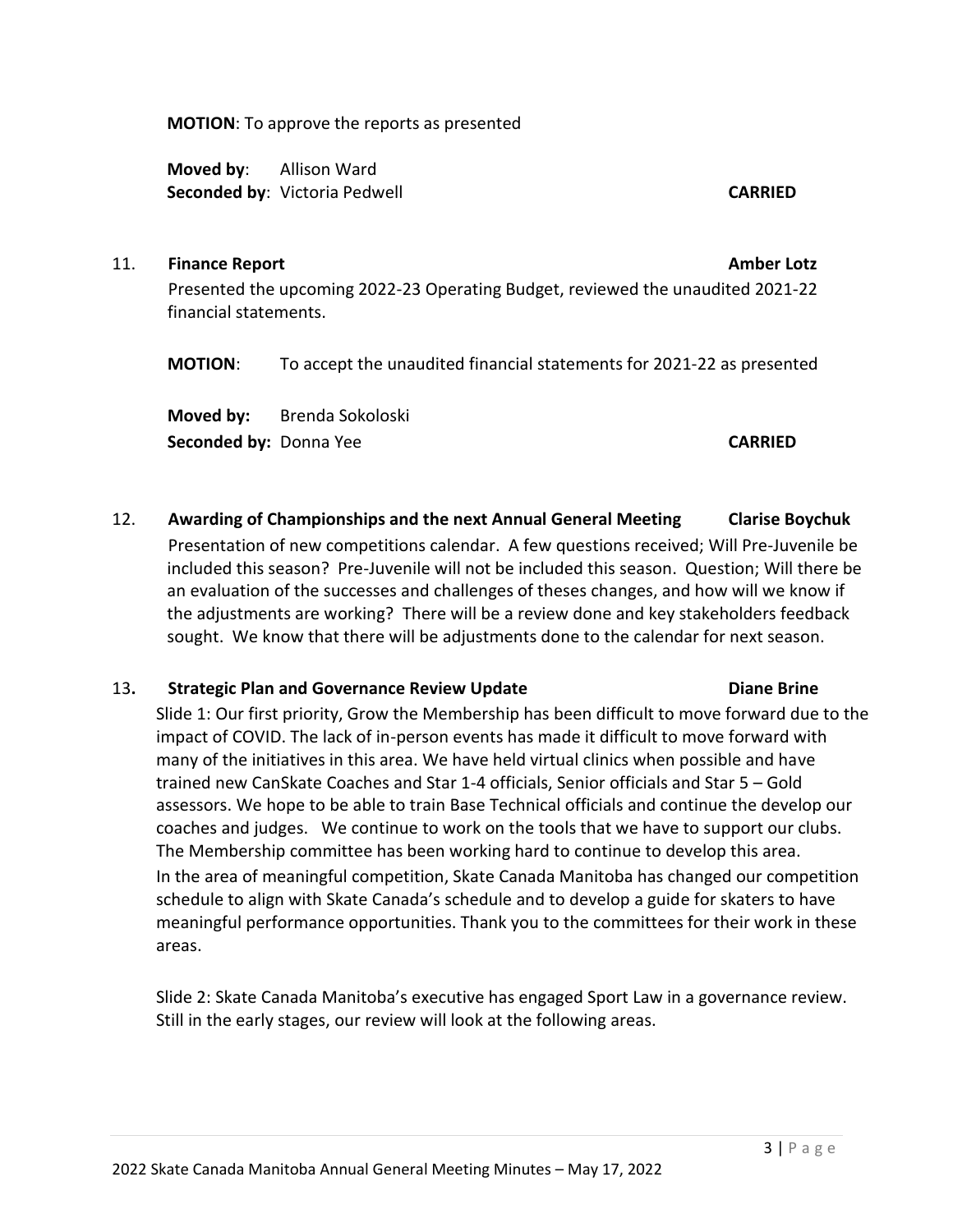1.Governance Structure

- Review of the current governance structure to align to good governance, including a mechanism for succession planning
- Identification of governance committees and operational committees
- 2. Clearly defined roles
	- Ensuring each committee has a Terms of Reference and a process to review
	- Defining individual roles or job description roles that align with the governance and committee structure
	- Ensuring clarity of what the committees do while also ensuring their duties are meaningful and create a sense of contribution

3. Succession Planning

- Review and update the nomination committee process for the board that builds in succession planning. Recognition that the nomination committee can be the "heart" of the organization.
- Identify a recruitment process for committees that builds in succession planning.
- Goal is to work to get the right people in the right roles on the bus.

Slide 3: Through the diligent work of our Technical Director, we have now aligned our team structure to the new LTD. This is change in our team structure will probably see a smaller team in the next few years until other areas of our strategic plan move forward. However, the skaters in our HP team structure are meeting and exceeding our 2025 measures. We currently have national champions in our section and have had skaters invited to the Next Gen camp for assessment. We will continue to develop our coaches and officials to bring them up to the performance measures that we have assigned for this priority.

# 14**. Skate Canada Manitoba Branding Diane Brine**

Presentation of new Skate Manitoba logo and alternate name (Skate Manitoba, Skate MB)

### 15. **Election of Officers Donna Yee**

Donna Yee reviewed nomination report, acclaimed positions and vacant positions.

#### 16. **Appointment of Auditor Diane Brine**

**MOTION**: That Scarrow and Donald Chartered Accountants, be appointed the official Auditors for Skate Canada Manitoba for 2022-23. **Moved by**: Belinda Richardson **Seconded by**: Jacqueline Enns **CARRIED**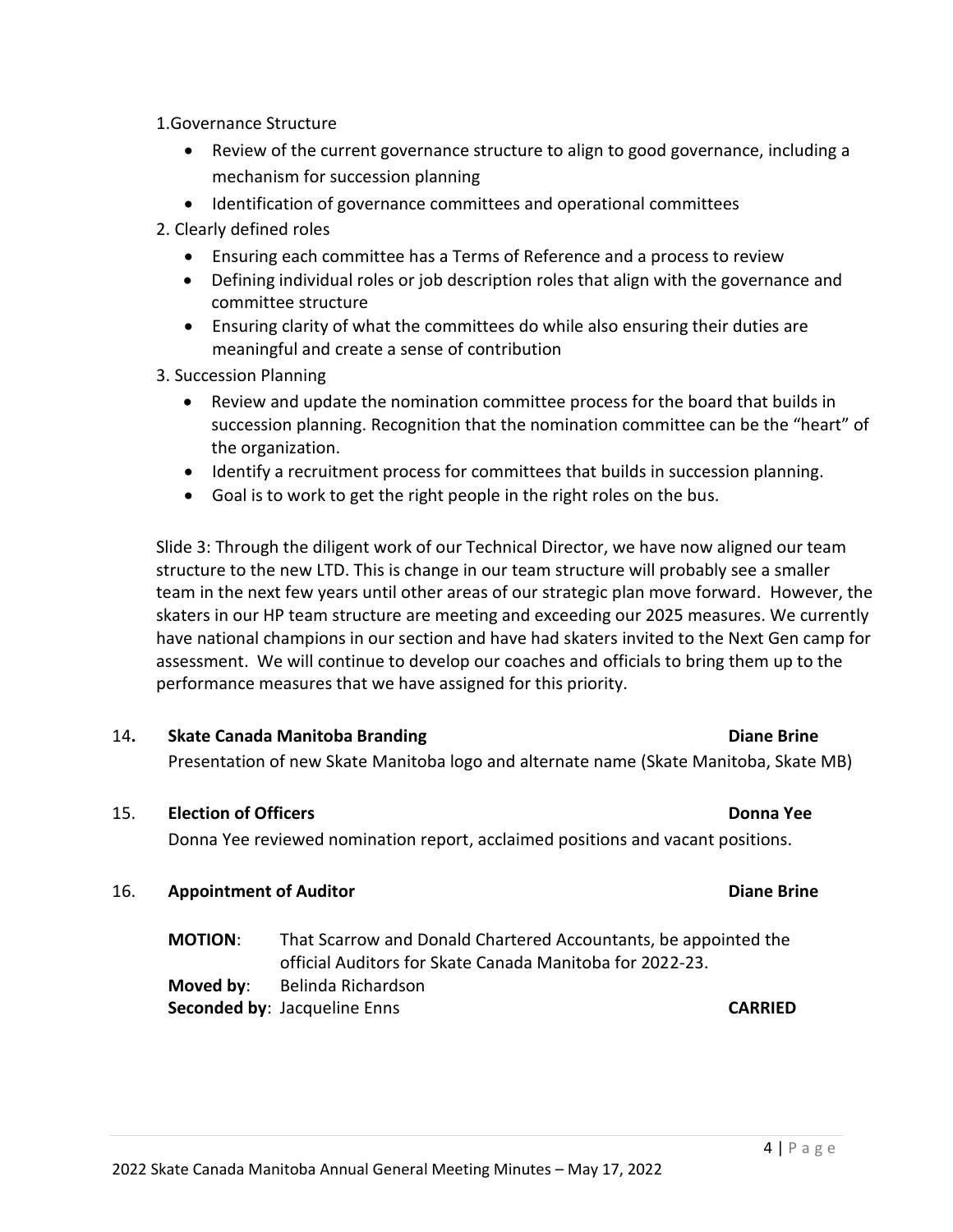| 17. | <b>Appointment of Legal Counsel</b> | <b>Diane Brine</b>                                                                                                     |                    |
|-----|-------------------------------------|------------------------------------------------------------------------------------------------------------------------|--------------------|
|     | <b>MOTION:</b>                      | That Levene, Tadman, Gutman and Golub be appointed as Official Legal<br>Counsel for Skate Canada Manitoba for 2022-23. |                    |
|     | Moved by:                           | Jacqueline Enns<br>Seconded by: Victoria Pedwell                                                                       | <b>CARRIED</b>     |
|     |                                     |                                                                                                                        |                    |
| 18. |                                     | Introduction of the 2022-2023 SCMB Board of Directors                                                                  | <b>Diane Brine</b> |
|     | Section Chair - Diane Brine         |                                                                                                                        |                    |
|     | Vice Chair - Amber Lotz             |                                                                                                                        |                    |
|     |                                     | Vice Chair - Jacqueline Enns                                                                                           |                    |
|     |                                     | Regional Director Chair - Kristjana Kosheluk                                                                           |                    |
|     |                                     | Past Section Chair - Donna Yee                                                                                         |                    |
|     | Director - Clarise Boychuk          |                                                                                                                        |                    |
|     |                                     | Section Coaches Representative - Jessica Watson                                                                        |                    |
| 19. |                                     | <b>Business as specified in meeting notice</b>                                                                         | <b>Diane Brine</b> |
| 20. |                                     | <b>Adjournment of Business Meeting</b>                                                                                 | <b>Diane Brine</b> |
|     |                                     | Meeting called to a close at 8:08 PM                                                                                   |                    |
|     |                                     | Motion to adjourn: Kristjana Kosheluk                                                                                  |                    |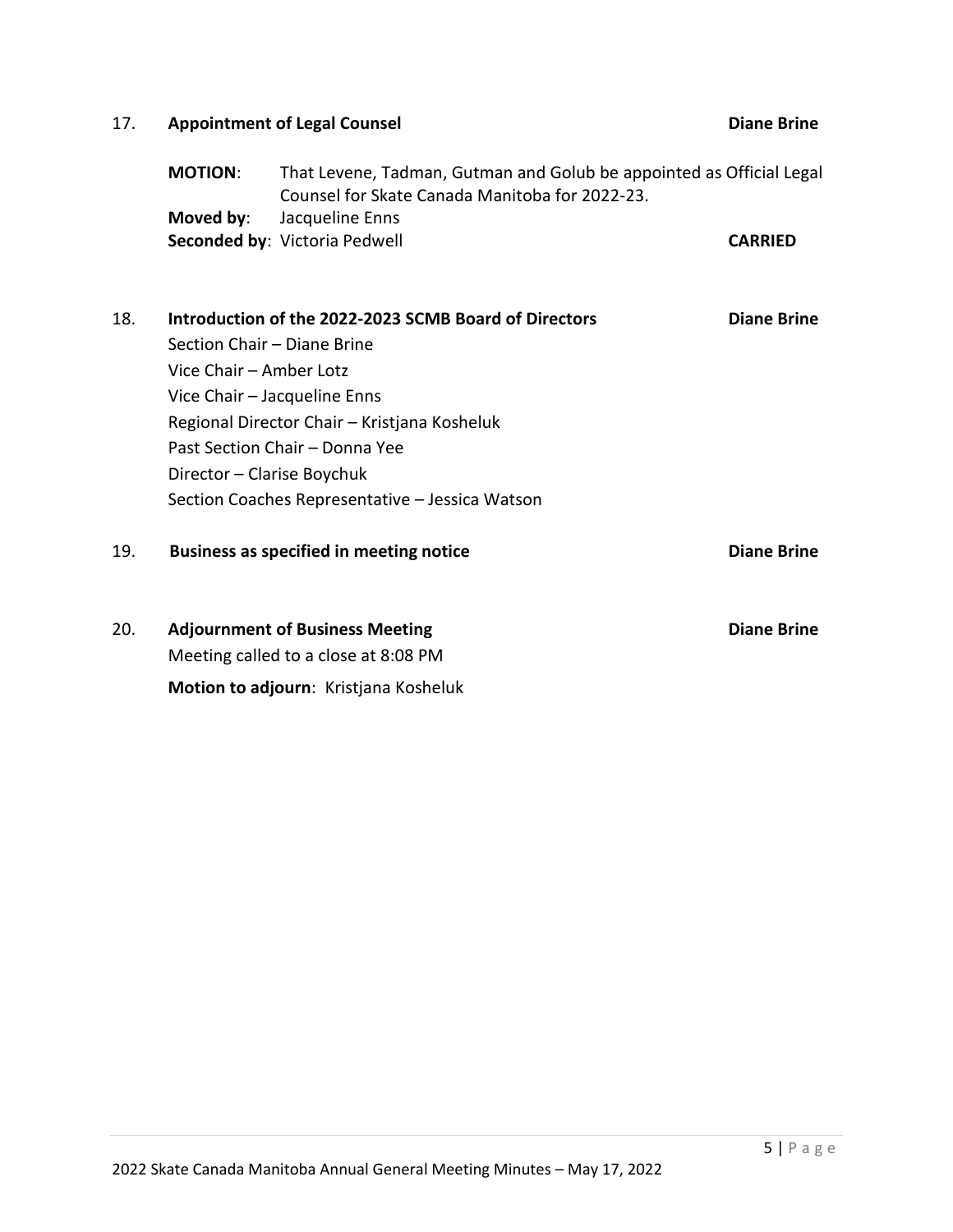# **Appendix A**

2022 Skate Canada Manitoba Annual General Meeting Delegate, Proxies and Observers as per Region

# Board of Directors – Delegate

# Delegates – 9

| <b>First name</b> | Last name            | <b>Position</b>                 |
|-------------------|----------------------|---------------------------------|
| Donna             | Yee                  | Past Chairperson                |
| Amber             | Lotz                 | Vice Chair                      |
| Diane             | <b>Brine</b>         | Chair                           |
| Kristjana         | Kosheluk             | <b>Regional Directors Chair</b> |
| Sarah             | Murkin-Debeuckelaere | <b>Sectional Coaches Rep</b>    |
| Allison           | Ward                 | Vice Chair                      |
| Jacqueline        | Enns                 | Director                        |
| Clarise           | Boychuk              | Director                        |
| <b>Brenda</b>     | Sokoloski            | Director                        |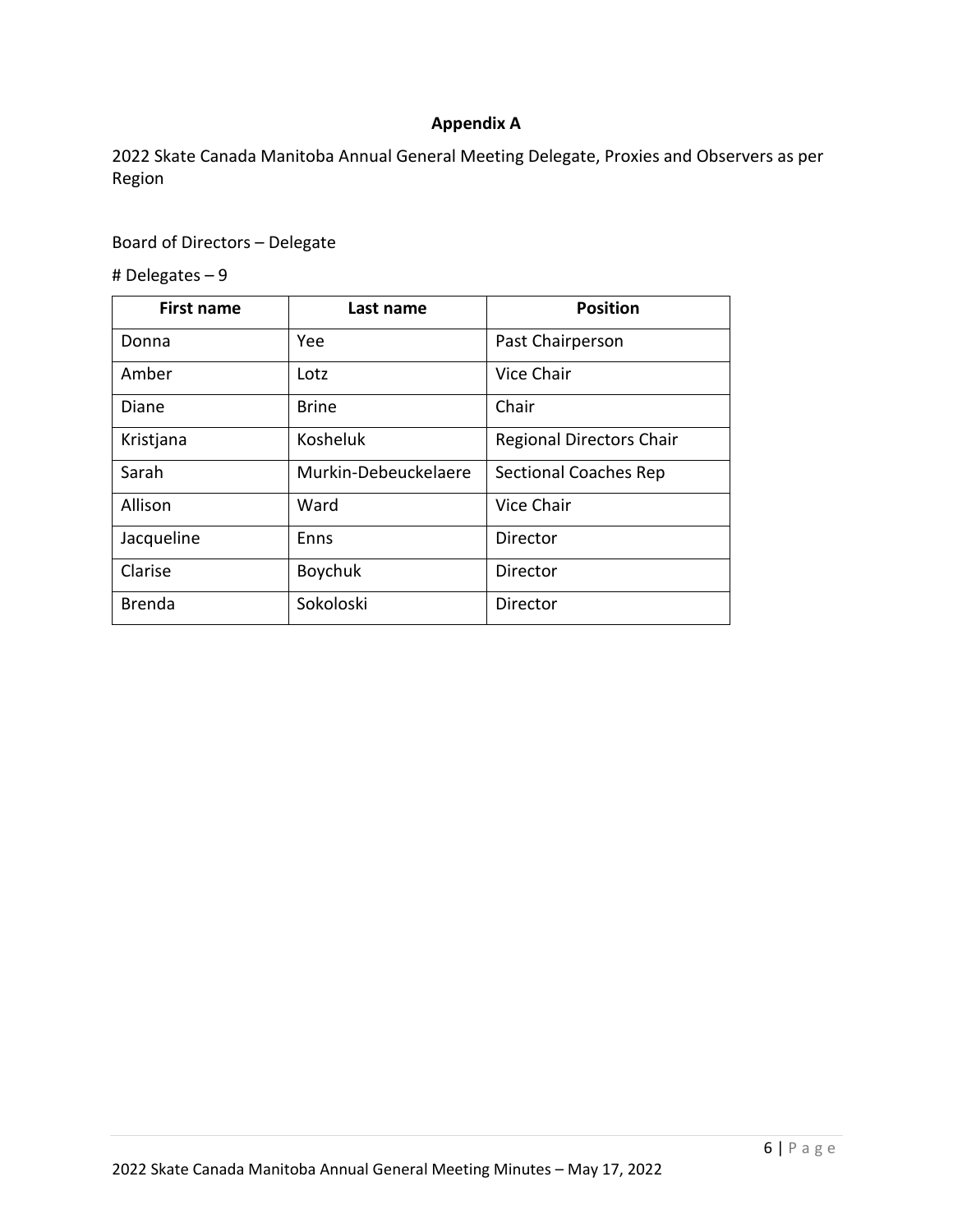## **NORMAN REGION**

# # Delegates- 3 # of Proxies carried- 0

| Club                 | <b>Name of Delegate</b> | <b>Proxy</b> |
|----------------------|-------------------------|--------------|
| Flin Flon SC         | Victoria Pedwell        |              |
| Skate Gillam         |                         |              |
| Skate Thompson       | Angela Bakos            |              |
| The Pas Skating Club | Belinda Richardson      |              |

### **PARKLAND REGION**

# Delegates-0 # of Proxies carried- 0

| Club              | <b>Name of Delegate</b> | <b>Proxy</b> |
|-------------------|-------------------------|--------------|
| Roblin SC         |                         |              |
| <b>Russell SC</b> |                         |              |
| Skate Dauphin     |                         |              |
| Ste Rose SC       |                         |              |
| Swan River SC     |                         |              |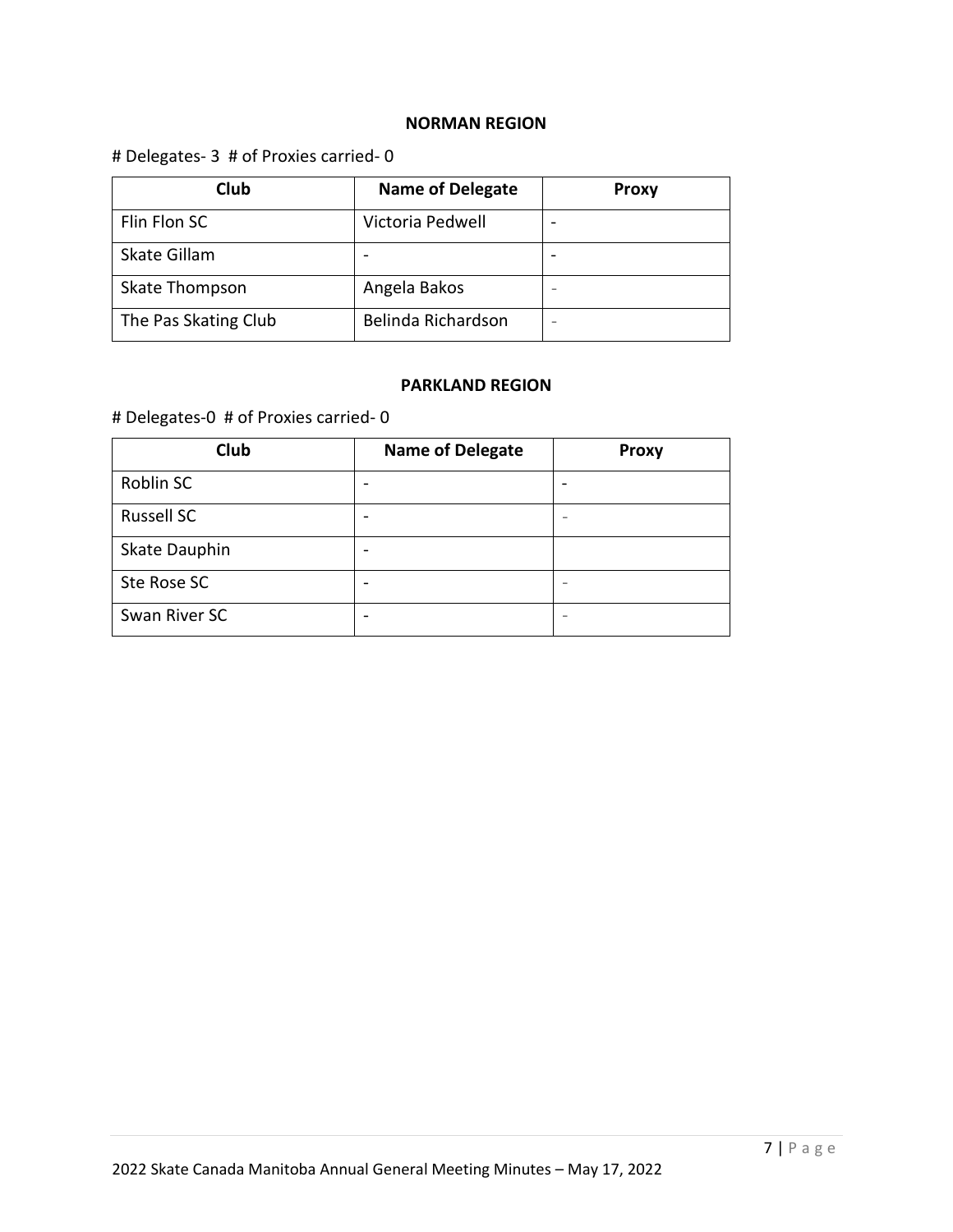#### **CENTRAL REGION**

# # Delegates- # of Proxies carried- 0

| Club                 | <b>Name of Delegate</b>  | <b>Proxy</b> |
|----------------------|--------------------------|--------------|
| Altona FSC           | $\overline{\phantom{0}}$ |              |
| Carman Sc            |                          |              |
| <b>Holland SC</b>    |                          |              |
| Morden FSC           |                          |              |
| Morris & District SC |                          |              |
| Notre Dame SC        |                          |              |
| Pilot Mound SC       |                          |              |
| Portage SC           |                          |              |
| Winkler SC           |                          |              |

#### **NORTH WESTMAN REGION**

# Delegates- 3 # of Proxies carried- 0

| Club                | <b>Name of Delegate</b> | <b>Proxy</b>             |
|---------------------|-------------------------|--------------------------|
| <b>Birtle SC</b>    |                         | ٠                        |
| Carberry SC         | Sarah Graham            | $\overline{\phantom{0}}$ |
| <b>Elkhorn SC</b>   |                         | $\overline{\phantom{0}}$ |
| <b>Foxwarren SC</b> |                         | $\overline{\phantom{0}}$ |
| Kenton Sc           |                         |                          |
| Minnedosa FSC       | Jacqueline Gerrard      |                          |
| Neepawa FSC         | CJ Nicholson            | $\overline{\phantom{0}}$ |
| <b>Rivers SC</b>    |                         |                          |
| Skate Brandon       |                         | $\overline{\phantom{0}}$ |
| Skate Virden        |                         |                          |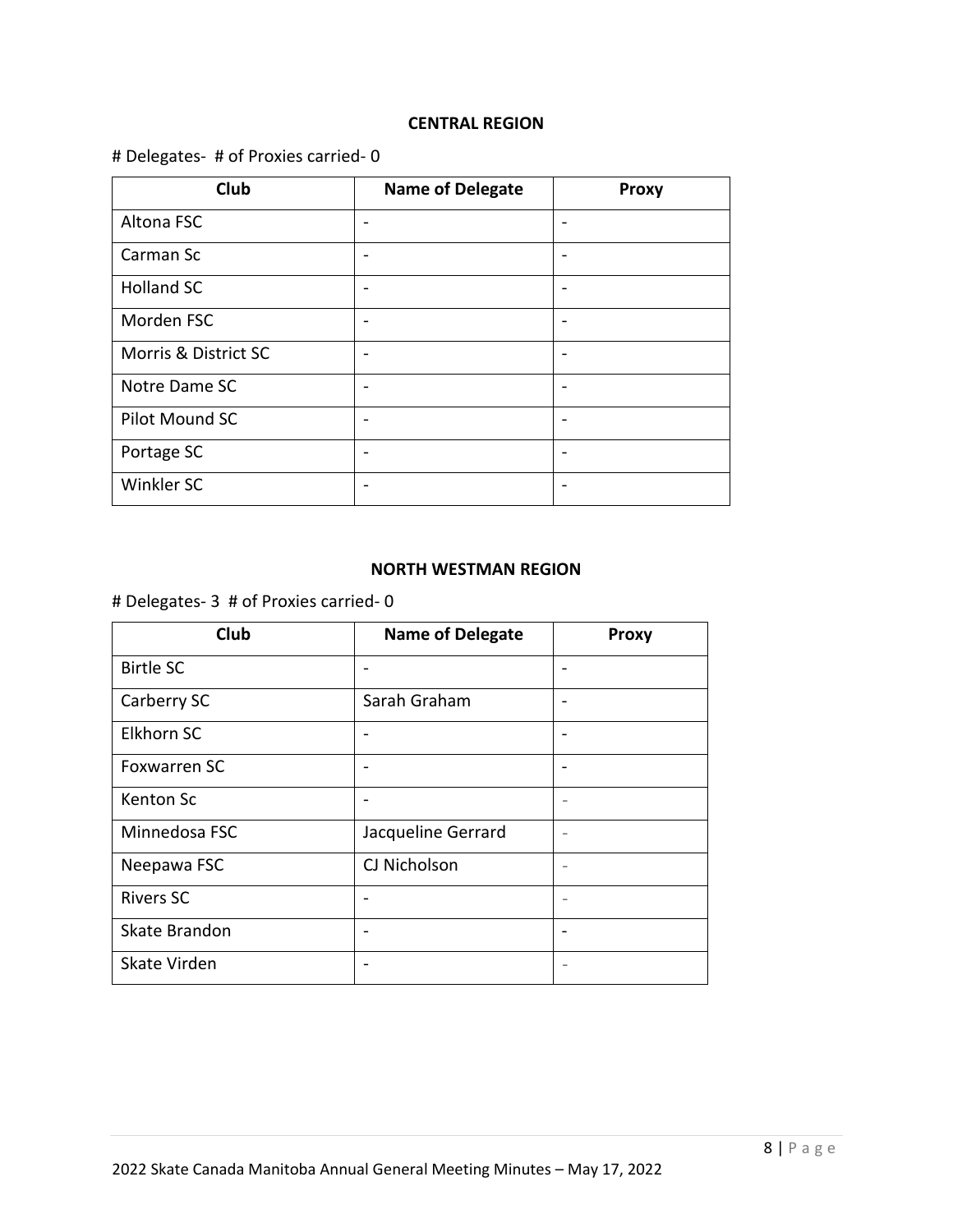#### **INTERLAKE REGION**

# # Delegates- 4 # of Proxies carried- 1

| Club                     | <b>Name of Delegate</b>  | <b>Proxy</b> |
|--------------------------|--------------------------|--------------|
| Arborg SC                | Lisa Stansell            |              |
| Ashern FSC               |                          |              |
| East St Paul FSC         | Lorraine Dewar           |              |
| Lundar SC                |                          |              |
| Selkirk SC               |                          |              |
| Skate Interlake          | <b>Theresa Dankochik</b> |              |
| Stonewall SC             | Nancy Hoff               |              |
| <b>Stony Mountain SC</b> |                          | Donna Yee    |
| <b>Teulon SC</b>         |                          |              |

#### **SOUTH WESTMAN REGION**

# # Delegates-2 # of Proxies carried- 0

| Club                 | <b>Name of Delegate</b> | <b>Proxy</b> |
|----------------------|-------------------------|--------------|
| <b>Boissevain SC</b> | <b>Bruce McCausland</b> |              |
| Deloraine FSC        |                         |              |
| Hartney SC           |                         |              |
| <b>Killarney FSC</b> |                         |              |
| Melita Sc            | Jennifer Williams       |              |
| <b>Reston FSC</b>    |                         |              |
| Souris SC            |                         |              |
| Waskada SC           |                         |              |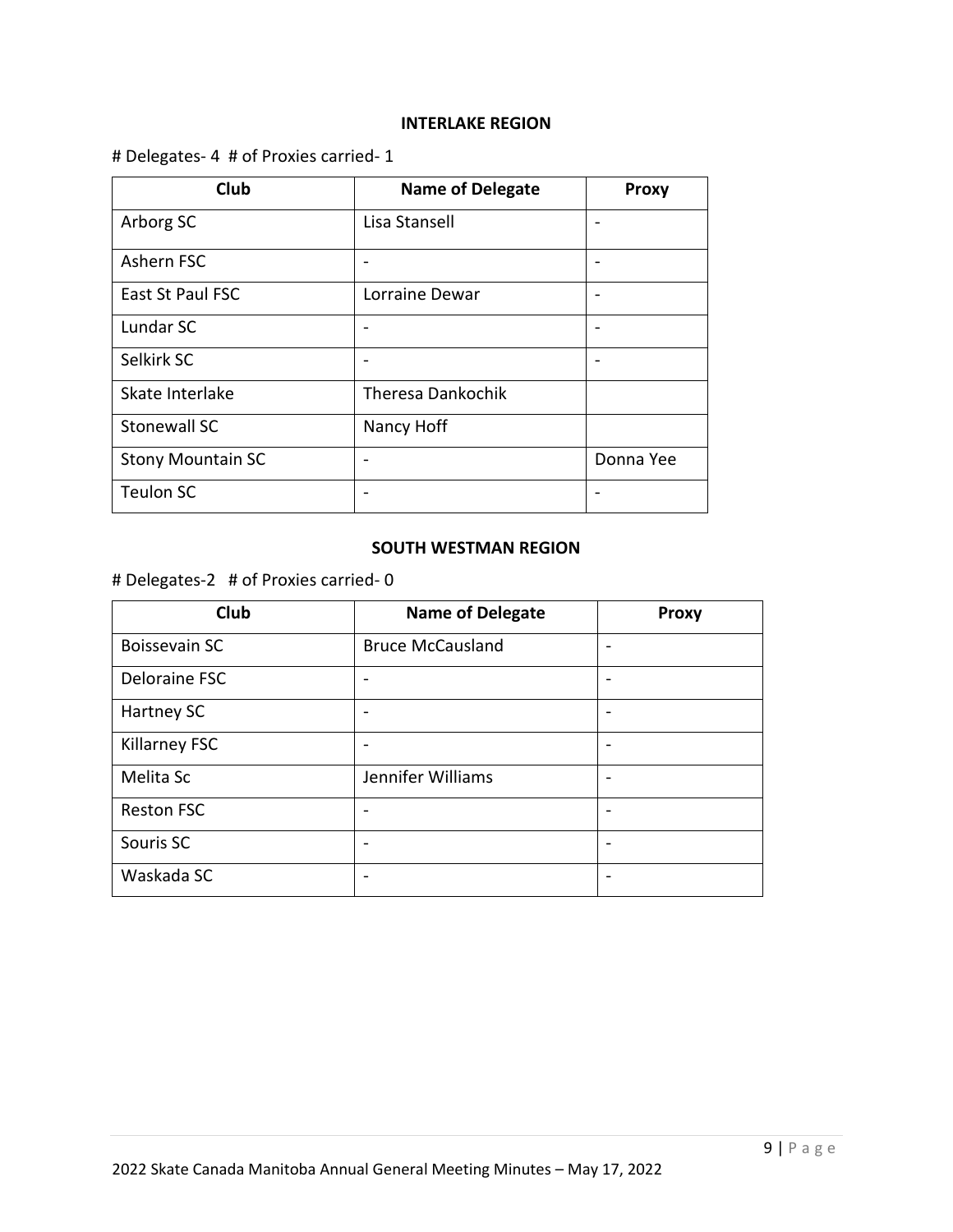#### **EASTMAN REGION**

# # Delegates-0 # of Proxies carried- 1

| Club               | <b>Name of Delegate</b>  | <b>Proxy</b>       |
|--------------------|--------------------------|--------------------|
| Beausejour SC      | -                        |                    |
| <b>Grunthal SC</b> | -                        |                    |
| Hazelridge SC      |                          | Kristjana Kosheluk |
| La Broquerie SC    |                          |                    |
| Niverville SS      | $\overline{\phantom{0}}$ |                    |
| Seine River SC     | $\overline{\phantom{0}}$ |                    |
| Steinbach FSC      | -                        |                    |

## **WINNIPEG REGION**

# # Delegates- 0 # of Proxies carried- 1

| Club           | <b>Name of Delegate</b> | <b>Proxy</b>    |
|----------------|-------------------------|-----------------|
| Century SC     |                         |                 |
| Skate Winnipeg |                         | Jacqueline Enns |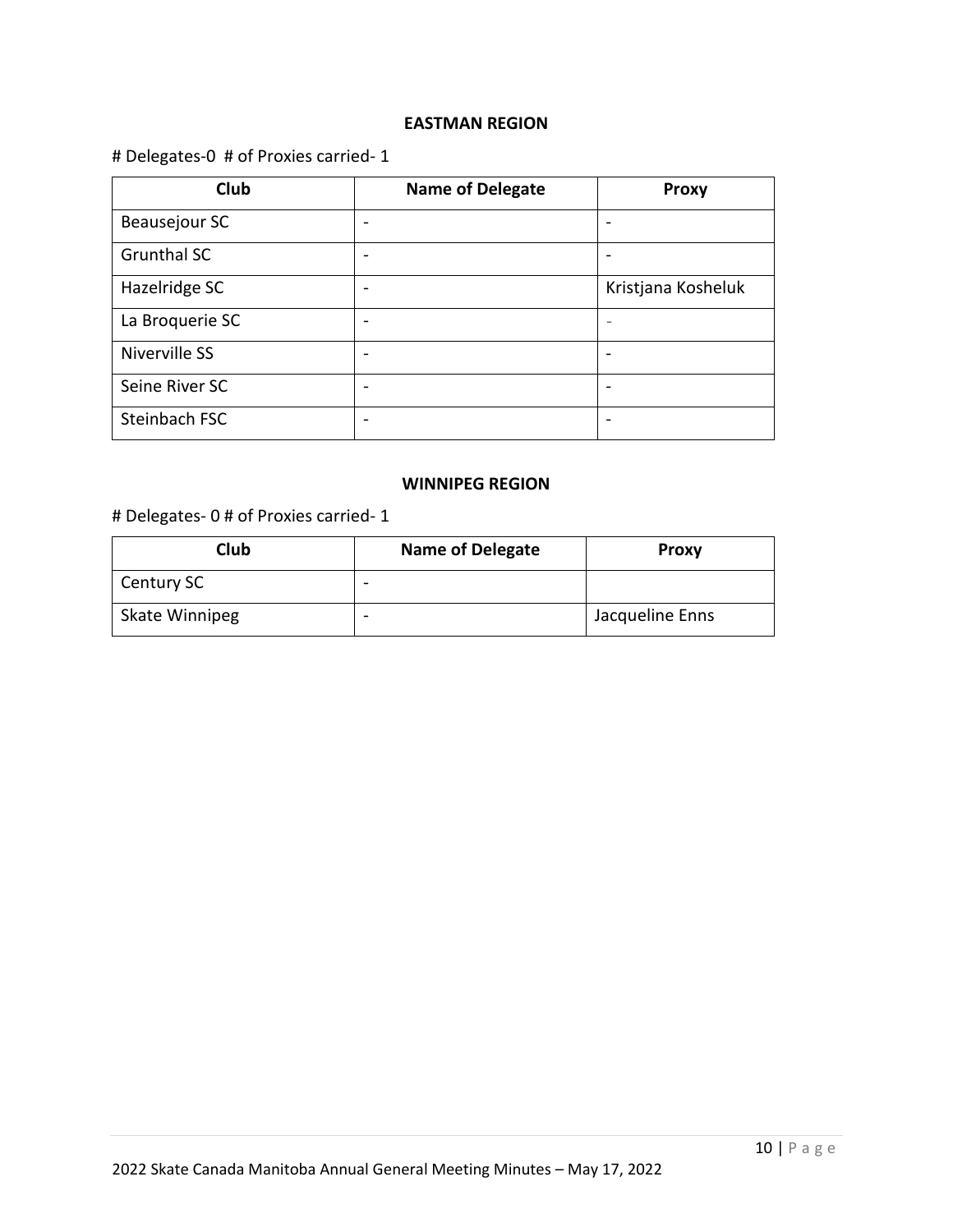### **OBSERVERS**

| Jessica Barsky                 | Sergiy Zautkin    |
|--------------------------------|-------------------|
| Samantha Greenbank             | Kaitlyn Dyck      |
| <b>Shelley Glazer-Clements</b> | Amy Jackson       |
| Jody James                     | Monique Laskovic  |
| Carol Light                    | Keesha McCutcheon |
| Tammy McKay                    | <b>Beth Ralko</b> |
| Shannon Roy                    | Jessica Watson    |
| <b>Betty Anne Wilkinson</b>    | Jolene Yun        |
| Patty Hole                     | <b>Stan Yee</b>   |

**Staff**

Rosalyn Bauer Shauna Marling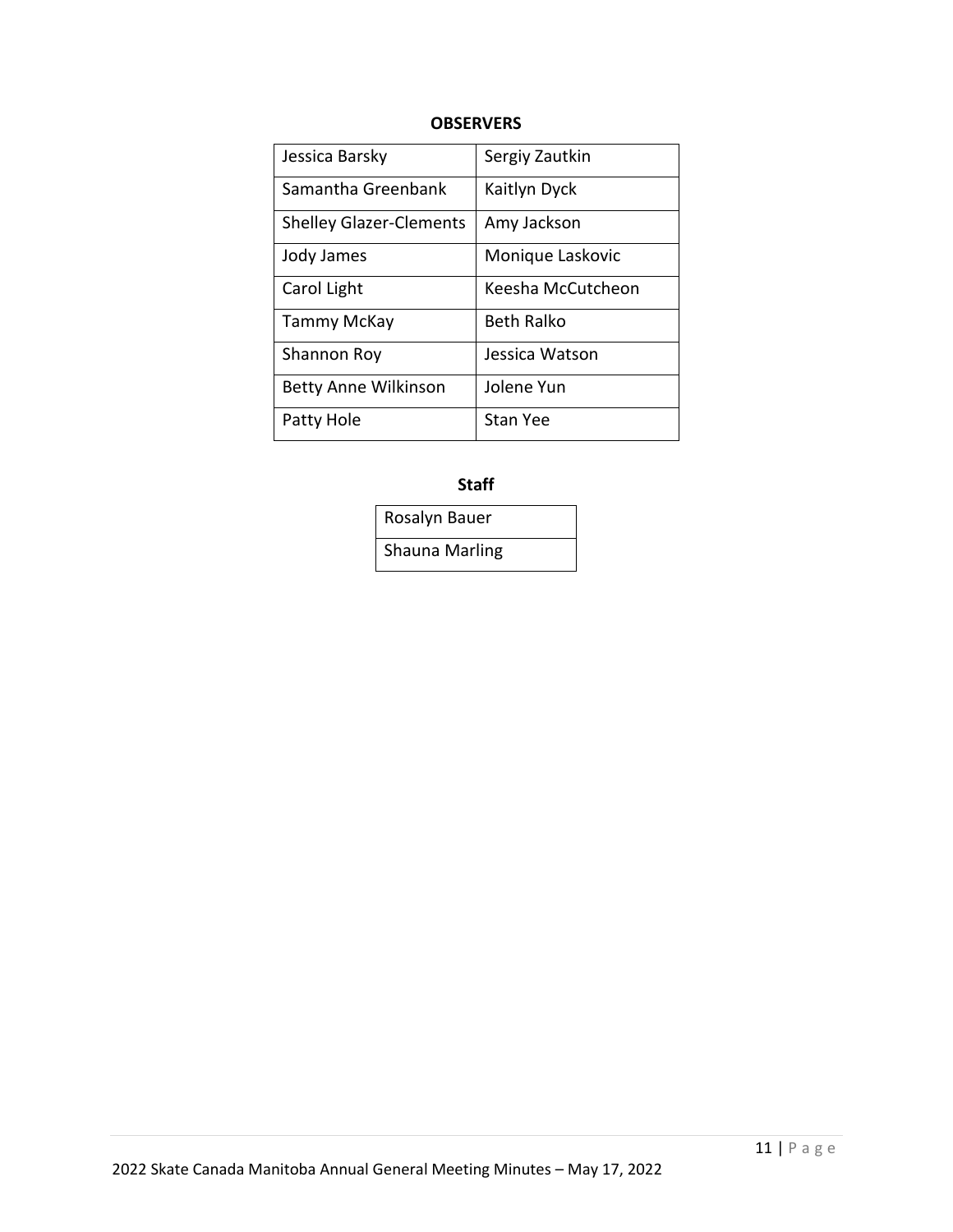## **Appendix B**

### **Skate Canada Message**

Greeting everyone from Karen Butcher, Skate Canada President, Debra Armstrong, Skate Canada CEO and the entire Skate Canada Team.

It's has been a very busy and productive year for Skate Canada. Here is just a snapshot of what happened:

Despite the continuing challenges of the pandemic, we ran all of our planned events -

Autumn Classic International, Skate Canada International, Skate Canada Challenge, Canadian Tire National Skating Championships, Skate Canada Nationals (Novice), Synchro Nationals, and of course the ISU World Synchronized Skating Championships where Les Supremes of Canada were crowned the new World Synchronized Skating Champions.

We supported a team through an unprecedented Olympic Winter Games in Beijing.

We delivered a refreshed Long Term Development Framework, and Skate Canada will complete and rollout a new strategic plan for the 2022-2026 Quadrennial and I encourage everyone to join the plenary session at our upcoming Ice Summit where we will provide a detailed overview of our new strategic plan.

Skate Canada produced television quality broadcasts of Skate Canada International, the Canadian Tire National Skating Championships, and the ISU World Synchronized Skating Championships. We delivered exceptional quality live-streamed events, and built a state of the art studio…all of which we could not have done without the incredibly talented team from our partners in the British Columbia/Yukon Section.

Most importantly, we saw our membership return to higher levels than anticipated.

Skate Canadas knows the strength, commitment, and resilience of the figure skating community will continue. We are so grateful for every volunteer who gives of their time and knowledge to our sport, and we are so grateful to all Sections across the country and want to express our sincere thanks to all Skate Canada sections for the amazing partnership we have on so many fronts.